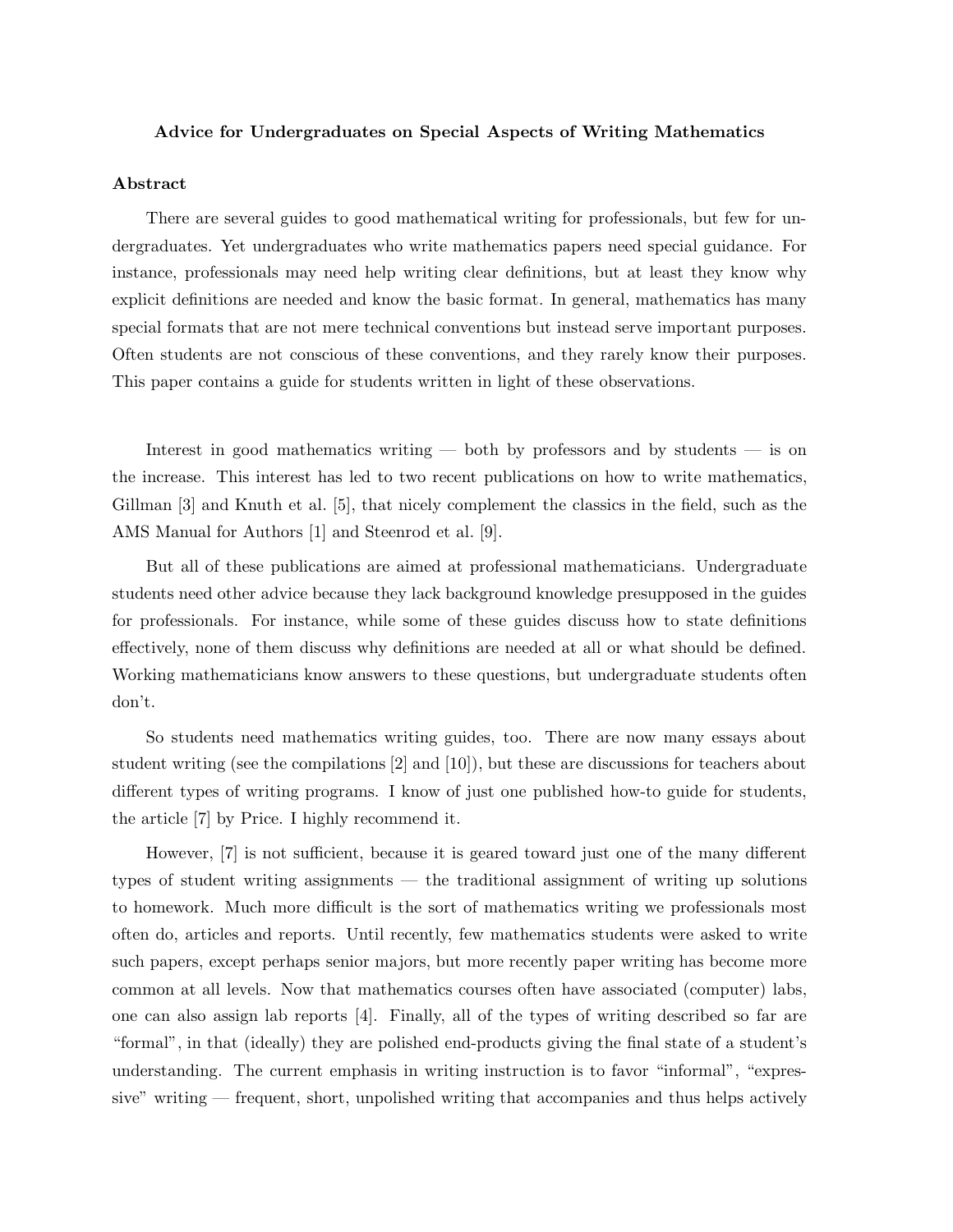engage the student in the process of coming to understand the mathematics at hand. See the introductory article by Connolly in [2].

The situation at Swarthmore requires me to be particularly concerned about traditional papers. By faculty vote in 1985, all Swarthmore departments must give at least one freshman/sophomore Primary Distribution Course (PDC), and a student must take six PDCs (over two years) in different departments. Among other things, PDCs emphasize writing, and students are asked to write full-fledged papers in the style of the course's discipline. A full description and rationale are given in [6]; suffice it to say here that the writing is not only intended to help students comprehend the course material but also to give them a broad perspective on different writing styles.

Because I knew of no guides for undergraduates writing mathematics papers, I wrote my own, one for each PDC I gave, and I revise them each year as I see additional writing problems in the student papers I read. What follows is basically the latest version of my guide for a calculus course, with items specific to Swarthmore deleted.

I will be pleased if readers make use of this publication with their students, and PRIMUS has allowed me to state that faculty may reproduce this article for that purpose without requesting permission. If instead this article gives you ideas for producing your own handout — perhaps with some advice directly contrary to mine — that's fine too. In fact, I imagine many faculty have produced handouts for students on writing mathematics. I hope readers will share them with me; perhaps others will be published and a bibliography can be produced. The one other substantial essay of this sort I already know about is by Steen [8] and was written for mathematics majors.

Some readers of earlier versions of this paper have been critical. They felt it addressed the wrong issues for its student audience. Specifically, they felt: 1) My paper is about formal writing, but informal writing done in the process of learning is much more effective for students. 2) Even if one does assign formal end-product writing, my article says too little about big issues (e.g., how to plan out what to write) and too much about arbitrary technical conventions that only professionals need to learn.

I have thought about these criticisms, and they convinced me to delete some material. But mostly I decided that I disagree and thus need to say why, both in this preface and in the student guide itself. I have revised accordingly.

To respond to 1), informal process writing is surely very effective with many students and deserves wide use. If the only goal is to get students to learn mathematics (hence the phrase "writing to learn"), informal writing may be sufficient. However, if another goal is to help students communicate their newly gained knowledge to others, then writing with time-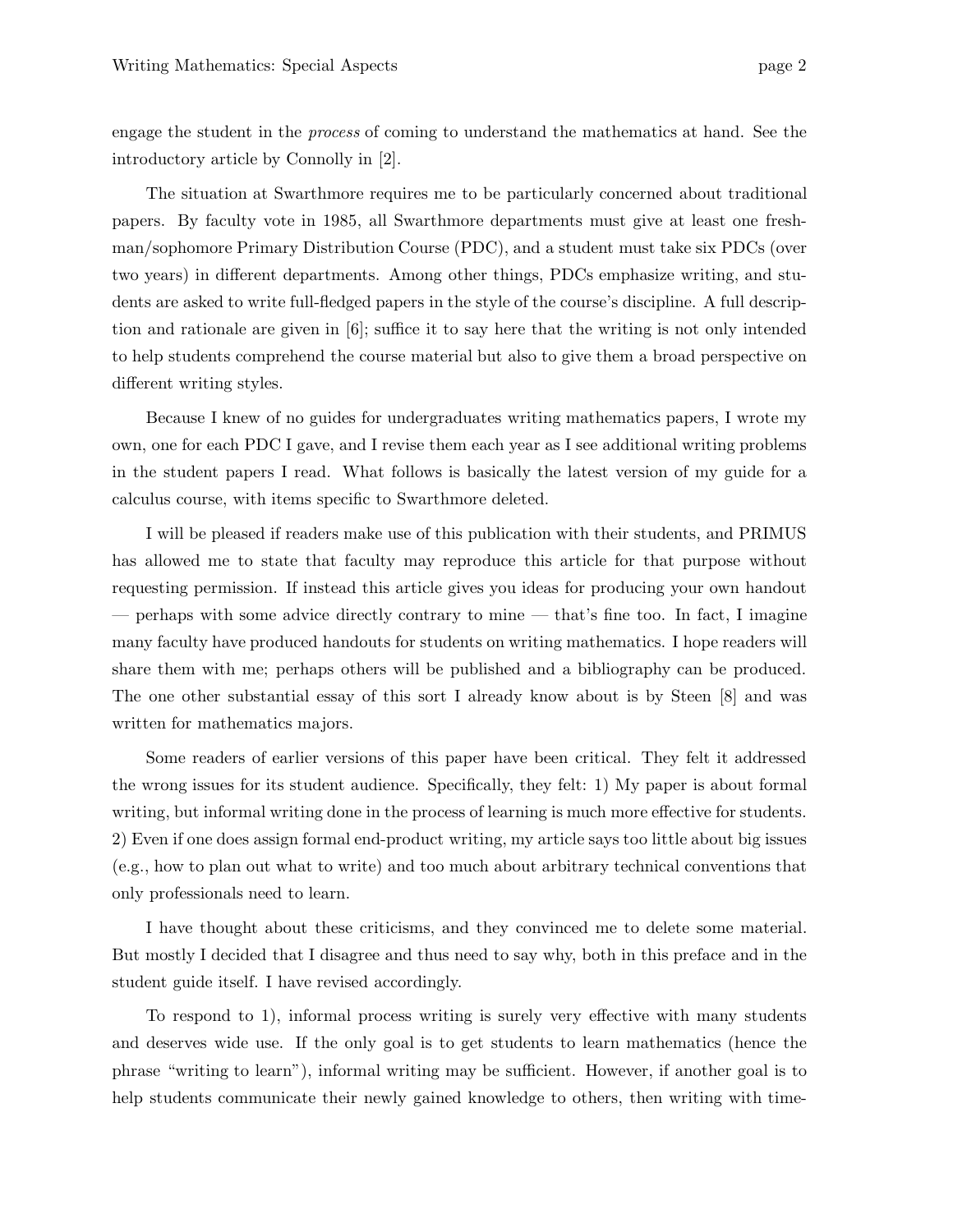tested conventions is called for. And if the goal is to help students develop writing skills that work in a variety of circumstances (learning to write as well as writing to learn), then handson experience with conventions of formal writing in several disciplines provides benefits that informal writing cannot.

As for 2), my essay does indeed devote much space to technicalities, but I contend that technical conventions are sometimes far from arbitrary and we (students and faculty) have a lot to learn by reflecting on them. The fact that some mathematics conventions have been universally adopted around the world suggests that they accomplish something important. I've thought about this (necessary because guides like [1,3,5,9] rarely give underlying reasons for writing conventions), and it seems to me that many mathematics conventions are crucial in making the always complicated progression of thought in mathematics papers much easier to follow.

In any event, those mathematics students who do have to write papers need certain advice which does not seem to be readily available. I am trying to fill this gap. So, in my handouts I concentrate on aspects of writing that are special to mathematics and for which I feel there are good reasons. I state the reasons I perceive. I'd be very interested in reader reaction. For instance, do you agree that the technicalities I talk about are important? What do you think of my discussion of the difference in "philosophy of references" between mathematics and other humanities?

# Special Aspects of Writing Mathematics Papers

## 1. Introduction

Mathematics writing is different from ordinary writing and harder  $-$  in addition to all the requirement of ordinary good writing, there are additional constraints and conventions in mathematics. An additional constraint is that mathematics follows much more demanding rules of logic than ordinary discourse, and you must make your logic clear. Some of the additional conventions are those for defining new concepts and those for organizing the material through theorems and examples. This essay is about these constraints and conventions, especially the conventions.

Although you have seen these constraints and conventions in the mathematics texts you have read over the years, you have probably not realized when and why they should be followed. They may seem highly technical and arbitrary, and thus not worth learning if mathematics is a side show for you. Why, for instance, should calculations be displayed in just certain ways, or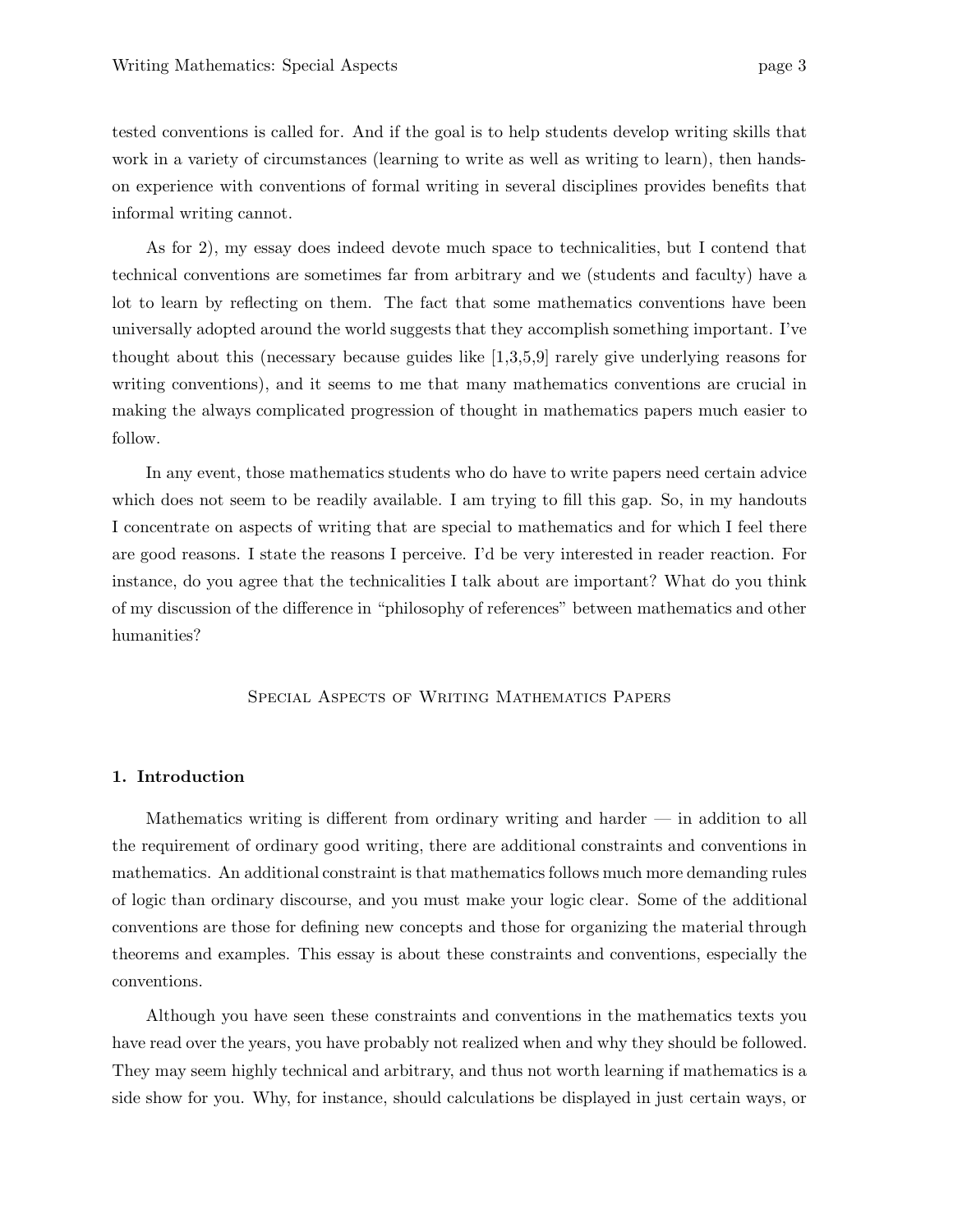bibliographies be organized is just certain ways? Indeed, as far as I can tell some mathematics conventions are arbitrary, for instance, the ones for bibliographies; I won't discuss them further or hold you to them when you write papers. But many of the conventions, including those for displaying calculations, are not arbitrary. There are good reasons behind them, and once you understand these reasons, you understand the nature of mathematics a little better and you become more perceptive about how to explain things in ways that you can carry over to your other writing.

The organization of this essay is simple. Each section discusses a special aspect of mathematics writing that undergraduates have had trouble with. I try to tell you not only what you should do but also why.

It is important to understand what this essay is not about. It does not attempt to give you general advice about writing that will help in any field. It does not even advise you (except incidentally) about mathematics writing "in the large", i.e., how to come to grips with your topic and outline your approach. It is obvious that advice on those two topics is useful. It is probably not so obvious that advice on mathematics conventions is useful; that's why I've written this.

Mathematics conventions are not rigid rules, and some authors write very well although (perhaps because) they break them. But before you can decide intelligently to disregard a convention, you have to know what the convention is, know why it is, and have some practice following it.

## 2. What Kind of Mathematics Paper?

You will be writing *expository* mathematics papers. You will start with some issue (e.g., what is instantaneous change, how can derivatives be computed easily, how to optimize), show that there is some definition, theorem and/or computation method that precisely and correctly resolves the issue, and give various examples. Most papers written by working mathematicians are research papers; these present new discoveries and are usually written in a terse definition-theorem-proof style with limited intervening commentary. Expository papers are more informal, with much more discussion, but they still should be carefully and visibly organized — carefully because that's the way mathematics is; visibly because mathematics is subtle, so readers need many guideposts to follow it. Ideas are made very precise and expressed in symbols as well as words. Key definitions, theorems, examples and formulas are highlighted, numbered and referred to by number.

Your text is probably a pretty good example of expository style — ask your professor. For other examples, there should be some expository mathematics journals in the library. I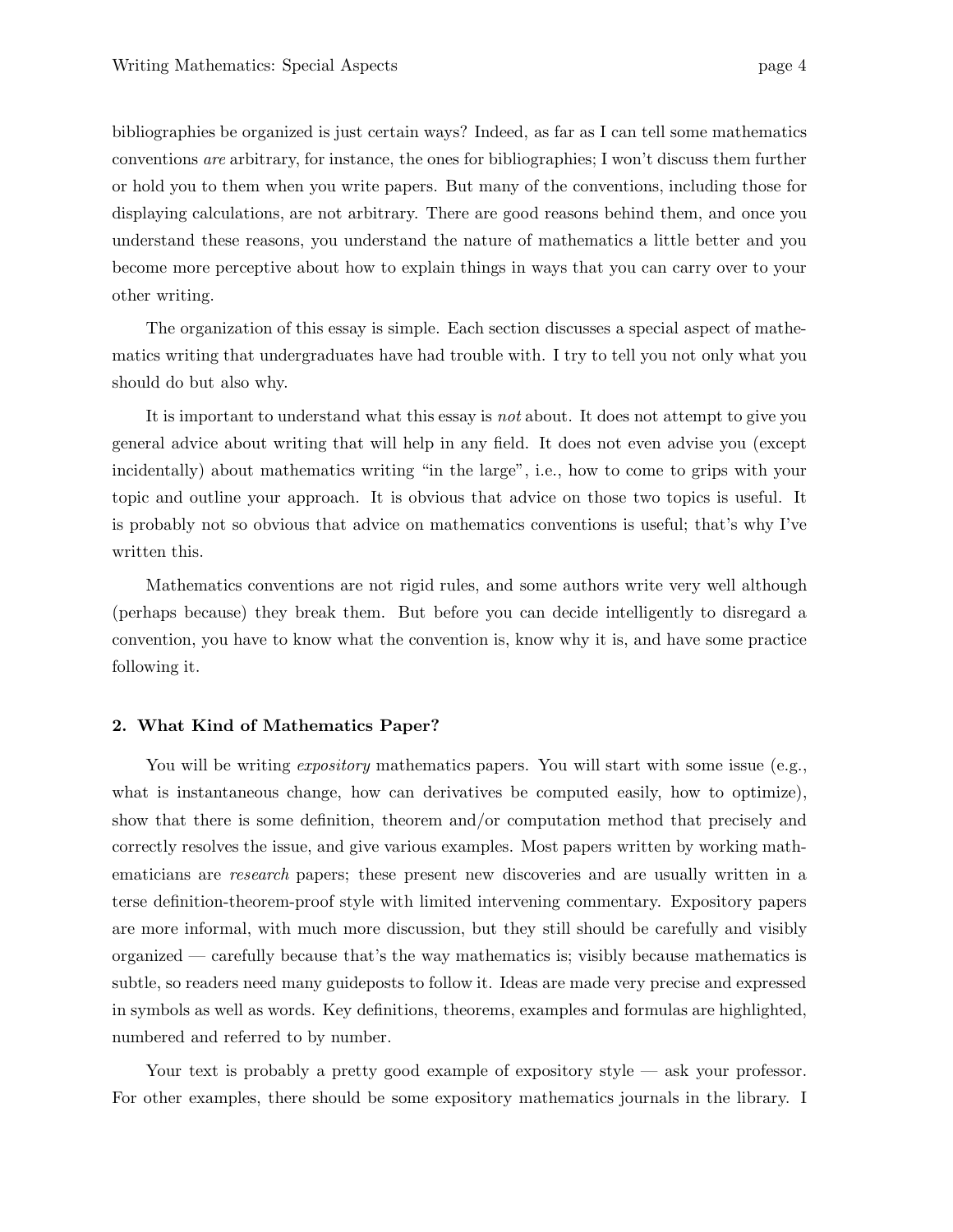recommend you browse at The College Mathematics Journal, Mathematics Magazine and The American Mathematical Monthly.

## 3. Know Your Reader

In any writing it is always important to ask yourself: For whom am I writing? In mathematics especially, the amount of explanation called for varies greatly with the reader's background. Assume you are writing for a student who has the same background as you, except that this student does not know the particular topic in your paper. Thus points that have been hard for you will be hard for your reader, and you should explain them carefully, using whatever approach finally worked for you. Just throwing down some cryptic calculations won't work!

Another important question is: How will my reader use my paper? If your reader really wants to learn the topic from you, he or she will frequently have to refer back to earlier definitions, theorems, explanations and examples — people have to go over mathematical items several times before they sink in. Therefore, key elements of your paper should be marked so that they can be found easily. This requires highlighting and numbering, which we will discuss later.

## 4. Titles

Every paper should have one. It should be informative without being too long. Choosing a good title in a mathematics paper is not so easy. Often a paper hinges on a concept that is defined only within the paper itself, so using use the name of that concept in the title will convey no meaning at all.

## 5. Introduction

Again, every paper should have one. In short papers it need only be a paragraph. Mathematics papers are hard to read, and for encouragement your reader deserves to be informed of what she is getting into and why she should care. Giving a good introduction is difficult in the same way giving a good title is: a satisfactory explanation may hinge on concepts you haven't introduced yet. But in a paragraph you can give a rough idea of the key concepts (admit that it's rough) and what you will do with them.

#### 6. Division into Sections

Break papers of longer than 4 or 5 pages into sections. Your paper will have longer and fewer sections than this essay, because your paper will have a single topic. In a paper with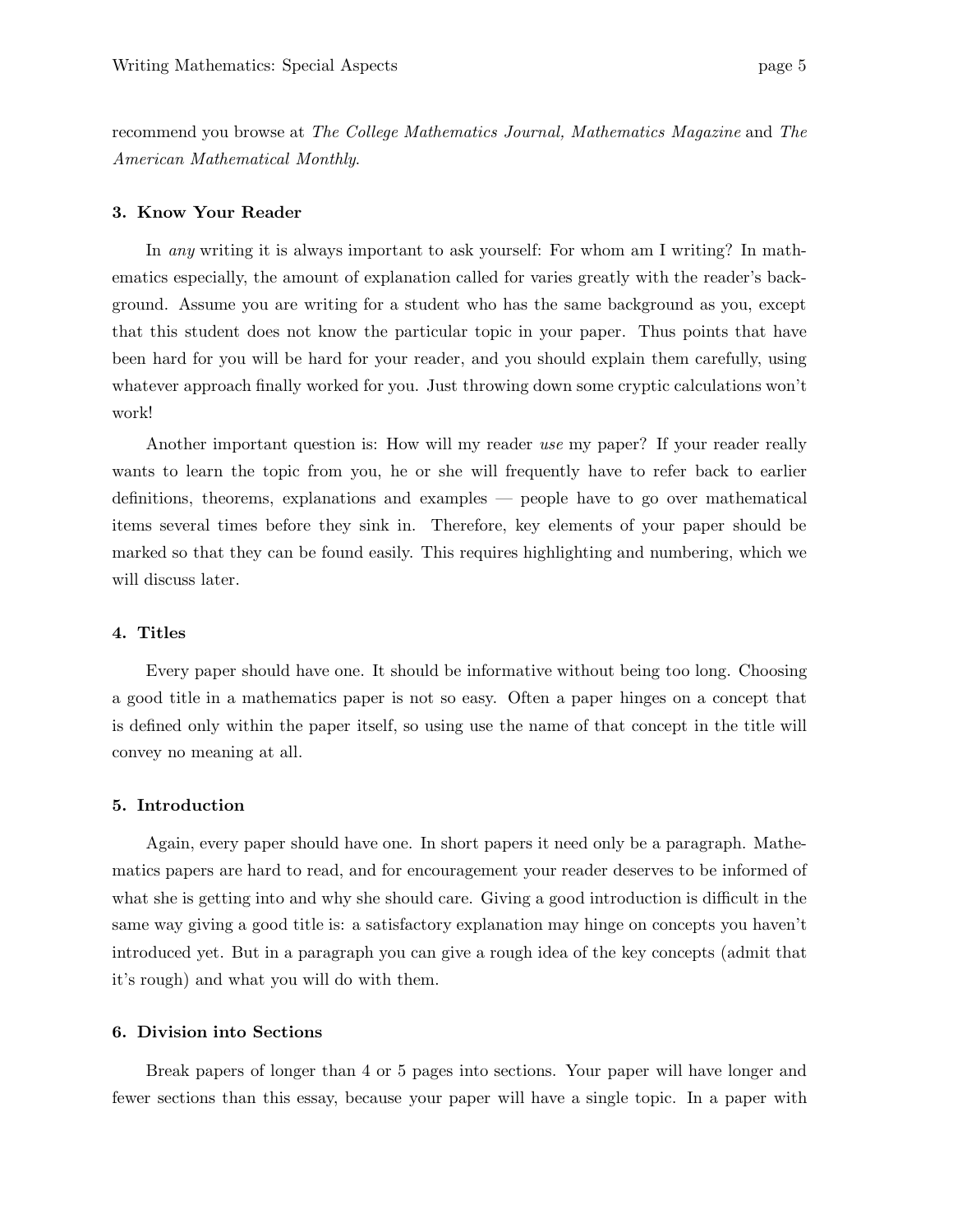only a few sections, the introduction should probably include a brief description of what each section will cover. At the start of each section remind the reader what the section is about. How does it fit into your scheme of things? Why is it there at all? Like the introductory section, these reminders will give the reader encouragement and guideposts. They will also help you. Writing them will force you to think hard about (and then maybe revise!) what you are trying to do and the order in which you are trying to do it.

# 7. Theorems

Any theorem in your paper should be highlighted — I suggest indenting it or putting extra vertical space around it. For instance,

**Theorem.** For any constant p, the function  $f(x) = x^p$  is differentiable, and

$$
\frac{d}{dx}x^p = px^{p-1}.
$$

Other formats are allowed; browse and see. Why highlight theorems (and other key items such as examples)? Because mathematical arguments can be so complex. Formal statements of theorems (and other key items) serve as touchstones, like having an outline within the text body. They also makes it easy for the reader to refer back to key specifics. As further touchstones, if you have any proofs in your paper, you should indicate clearly where each proof begins and ends.

Levels of Confirmation (prove, verify, show, illustrate). In ordinary discourse, to prove something means to give any sort of fairly convincing evidence. In mathematics, "prove" has a much stricter meaning; you have proved something only if you have given a airtight argument — airtight because it harks back to definitions or to other theorems that hark back to definitions. Lesser levels of confirmation are often quite useful, but they are referred to with different words such as "show" and "illustrate".

For instance, consider the constant multiple rule in calculus:  $(cf)' = cf'$ . If you state this rule and then say "For instance,  $\frac{d}{dx}4x^2 = \frac{4}{d}x^2$ , you have merely *illustrated* how to use the rule. If you actually prove from the definition that  $\left(\frac{d}{dx}\right)4x^2 = \frac{4}{d}x^2$ , you have shown how the proof goes by proving a special case. Similarly, if you state the power rule  $\left(\frac{d}{dx}\right)x^p = px^{p-1}$  and then prove  $\left(\frac{d}{dx}\right)x^2 = 2x$ , you have illustrated the rule by proving a special case (and this time the special case doesn't really suggest how the complete proof would go).

Mathematicians use "verify" somewhat like "prove". If you say you are going to verify a theorem, then you must prove it. But you can also verify a numerical claim; this is a much less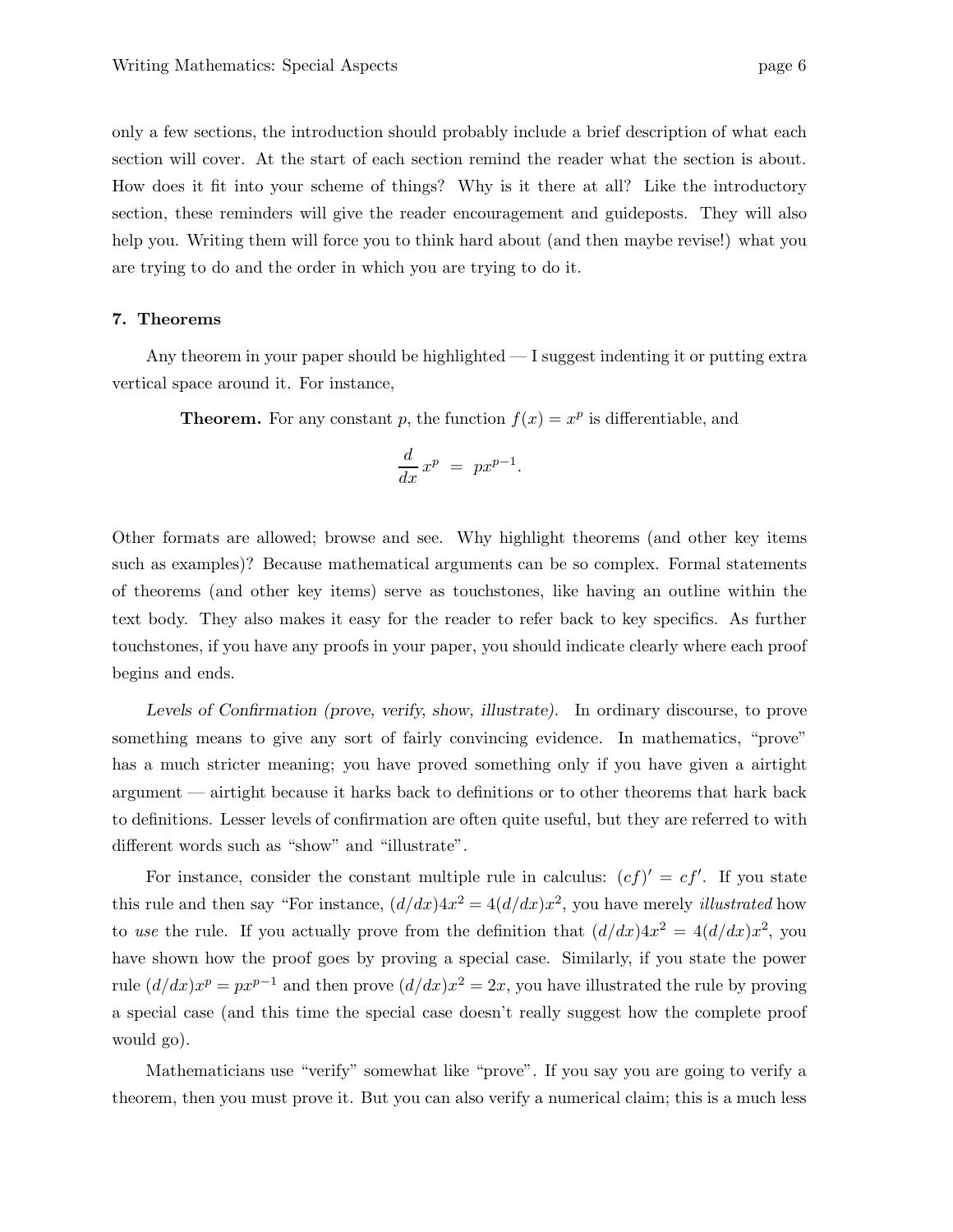demanding type of verification. Suppose I claim that, if my distance at time t is  $s(t) = t^3$ , then my speed at  $t = 2$  is 12. I can verify this by the following simple computation:  $s'(t) = 3t^2$ , so  $s'(2) = 3 \cdot 4 = 12$ . Such a computation would not be called a proof. You could say "I have shown that the velocity is  $12"$ .

Suppose you give an example of a definition. For instance, suppose you have just given the definition of derivative and now use that definition to find that  $(d/dx)x^2 = 2x$ . You have not proved the definition, because definitions are conventions and cannot be proved (see next section). Rather, you have illustrated the definition by proving the formula for  $(d/dx)x^2$ .

In summary: "prove" has a very strict meaning; "show" is looser, and "illustrate" is looser still and refers to examples. Although illustration is the loosest, it is very important. Sometimes good examples will do more to help the reader understand and believe a result than a complete proof will.

# 8. Definitions

Definitions are a major way that mathematics writing differs from general writing. Most disciplines don't need to make definitions explicit nearly so often as mathematics does — they don't need to be so precise nor do they deal so regularly with situations outside common experience. Mathematical writing involves defining both words (e.g., derivative) and notation  $\left(\frac{d}{dx}\right)$ . Notation is important because, if you use a new concept frequently, you need a shorthand way to refer to it or you will tie yourself in verbal knots.

When you give a definition, you can do it "in-line" (within a paragraph), but the word or phrase being defined should be highlighted, by underlining, by *italic print*, or by **boldface**. Boldface is now the most common format, since underlining is not common in typeset material and italic already has a use in both mathematical and ordinary writing to indicate emphasis. Here's an example of a definition: "A prime number is a positive integer with no positive integer divisors other than 1 and itself." Another format is to display definitions just like theorems are displayed. The display format should be reserved for the most important definitions. For instance, in calculus the definition of derivative might be displayed, but the definition of polynomial (if you need it at all) can be done in-line.

Once you define a word w, there are two things you shouldn't do. First, if another word  $w'$ is a synonym of w in ordinary English, don't use  $w'$  as if it has the same precise mathematical meaning as  $w$ . Second, don't use  $w$  itself in a loose ordinary English way that is in disagreement with its precise mathematical definition. As an example of the first rule, if you have defined "slope" at a point on the graph of  $f$  to mean the value of the derivative, don't afterwards sometimes say "steepness" when you mean derivative (unless you have explicitly said that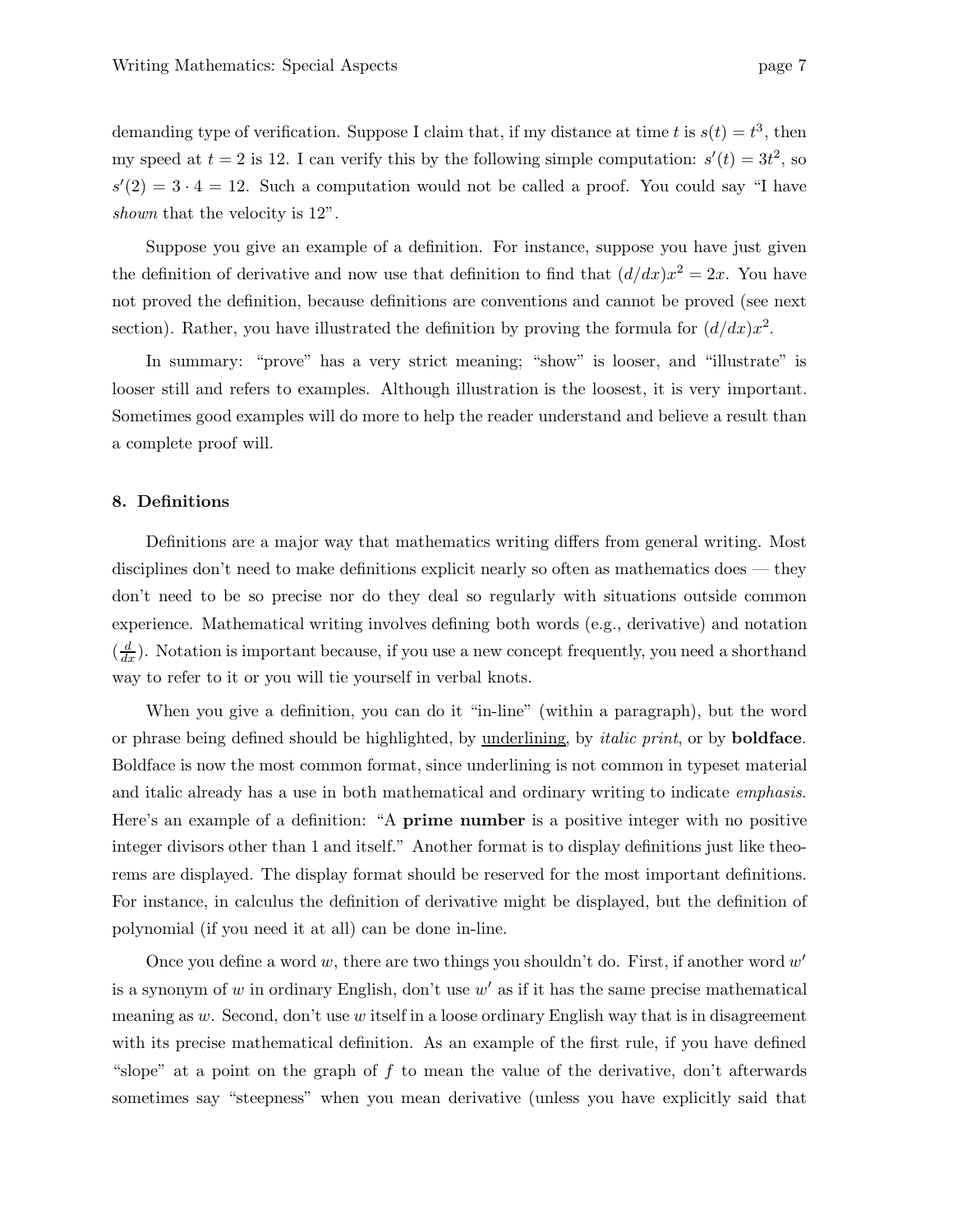"steepness" means the same as "slope"). As an example of the second rule, if you have defined "critical point" to be one at which  $f'(x) = 0$ , don't afterwards say "points where concavity changes are critical to graphing a curve". This would be perfectly good ordinary English, with "critical" having its general meaning of important, but it's not acceptable in your paper because "critical" has become a defined term with a more narrow meaning.

Why these two special restrictions? The whole point of mathematics definitions is to give ordinary words extra precision needed for a mathematical discussion. But there may be several different precise meanings that are mathematically useful and that one can attach to the same ordinary concept. An experienced mathematical reader, upon seeing "steepness" in your paper after you have defined "slope", will assume you are using both words because you need two different refinements of the ordinary slope concept. (Maybe you are using "steepness" to mean average slope.) Such a reader will then attempt to find where you defined steepness and will get frustrated. Similarly, once the reader has gotten straight the restricted meaning you have given words, he will get very confused if you use those words in ways that contradict your definitions.

Local Definitions. So far I have been talking about "global" definitions, those that apply throughout your paper. Most global definitions introduce words or notation. In contrast, local definitions apply only briefly, say, to the current example or current paragraph. Usually local definitions are definitions of symbols, for instance, "Let  $f(x) = x^2$ ." A few paragraphs later it is acceptable to say "Now let  $f(x) = e^x$ ." Local definitions don't require special highlighting, although they should be displayed if they involve complicated formulas (see Section 14, Displays). In any event, the item being defined should always come on the left-hand side of the equation; e.g., "Let  $x^2 = f(x)$ " is *wrong*. Why? Because when an equal sign is used with "let" to make a definition, the equal sign has a special meaning: the quantity on the right is being assigned to the quantity on the left. This is quite different from regular equality, where it makes no difference if you write  $a = b$  or  $b = a$ .

#### 9. Examples

Examples really help to make abstract concepts clear, so a good expository paper contains many – more examples than definitions and theorems. Examples are like definitions, in that they can appear in-line or be highlighted by indentation and extra spacing. For a very brief example, the in-line method is fine. However, a lengthier example should be displayed and numbered, especially if it is a key item of your work. Not only does this format draw attention to your example, but is also makes it easy to refer back to later (e.g., you can say see Example 3). If an example is a sample problem, make clear where the solution begins and ends.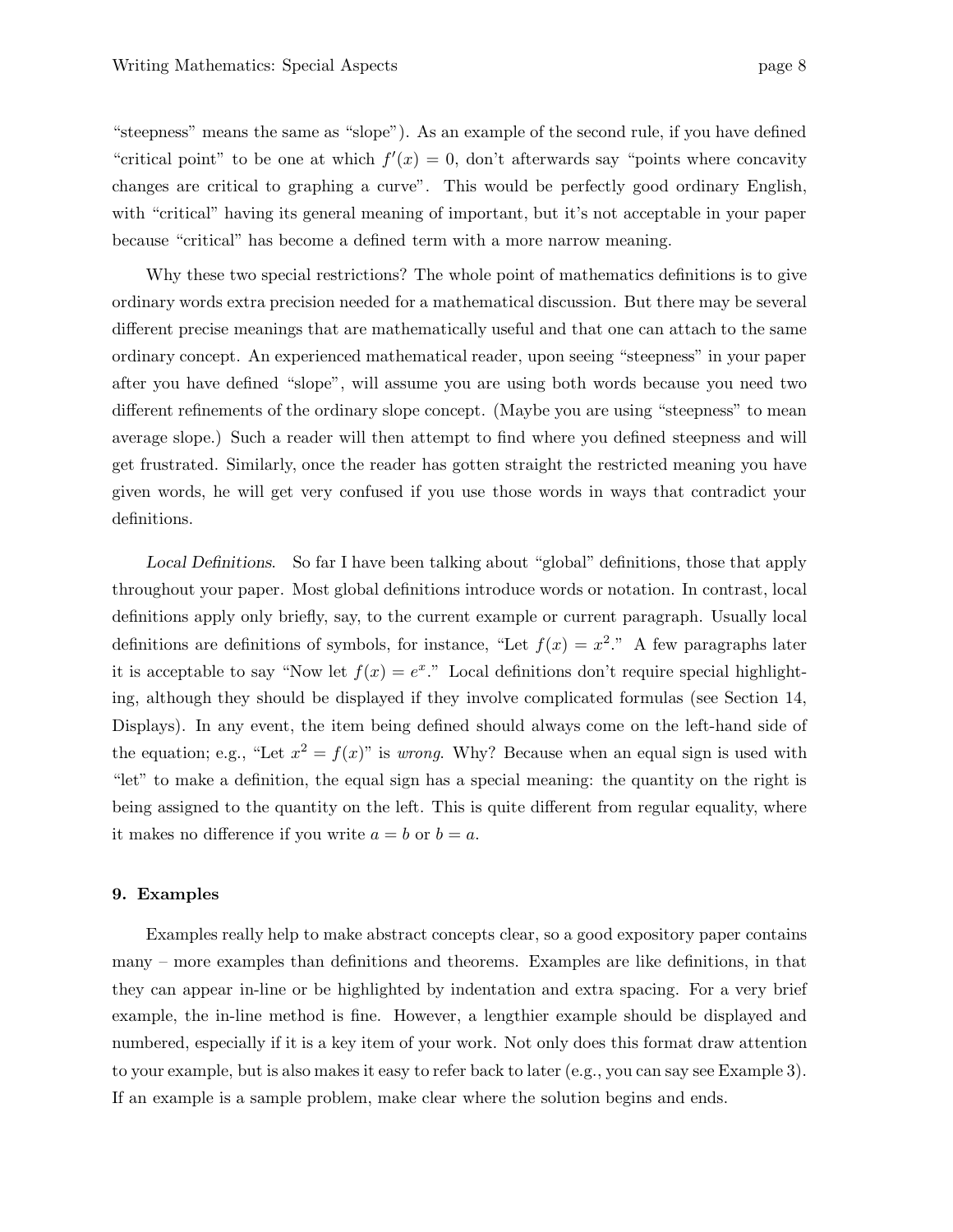#### 10. Figures

Figures can be extremely helpful in an expository paper, just as they are in books. Each figure should be numbered (for easy reference later) and inserted shortly after the first reference to it. (Another convention is to put all figures at the end. If you use this alternative, please say so the first time you reference a figure.) Usually, each figure should have a caption as well; e.g., "The steeper the line, the greater the slope". If you know how to use computer software to produce a good figure and place it into your paper, great, but it's fine if you insert your figures by hand. You'll probably need more space than you first think.

#### 11. Big Little Words (let, thus, so)

The three words above are common words in ordinary English, and many people use them casually. But they are big words in mathematics because they set forth the logic of your argument. They have precise mathematical meanings and should be used properly.

I have already discussed "let" under definitions. "Let" sets forth a convention, usually temporary, usually for a symbol. A related but not mathematically synonymous word is "suppose". You could say "Suppose  $f(x) = x^{2}$ ", but you really shouldn't. "Suppose" is best used for temporary hypotheses, not temporary definitions. For example, imagine you want to show that, if  $f'(x)$  changes sign at  $x = a$ , then f has a local extremum at a. You could argue as follows:

Suppose  $f'(x) > 0$  for  $x < a$ . Then the graph of f is increasing to the left of a. Since  $f'$  changes sign at a, we have  $f'(x) < 0$  for  $x > a$ . So the graph of  $f$  is decreasing to the right of  $a$ . Since the graph of  $f$  first increases and then decreases, it has a local maximum at a. On the other hand, suppose  $f'(x) < 0$  for  $x < a$ . Then ... f has a local minimum at a.

The point is, to say  $f'(x)$  changes sign at a involves two cases: it changes from positive to negative, or vice versa. Each case is argued separately. So we suppose one case and then the other. It wouldn't really be correct to say instead "Let  $f'(x) > 0$  for  $x < a$ " because we don't really have control over the sign of  $f'(x)$ , and the word "let" means that the matter is a convention that is up to us.

As for "thus" and "so", they mean that the next sentence or clause is a logical consequence of the previous sentence or clause. Therefore, if the next sentence would still make sense and be true even if you had not included the previous sentence, then the next sentence may not begin with "thus" or "so".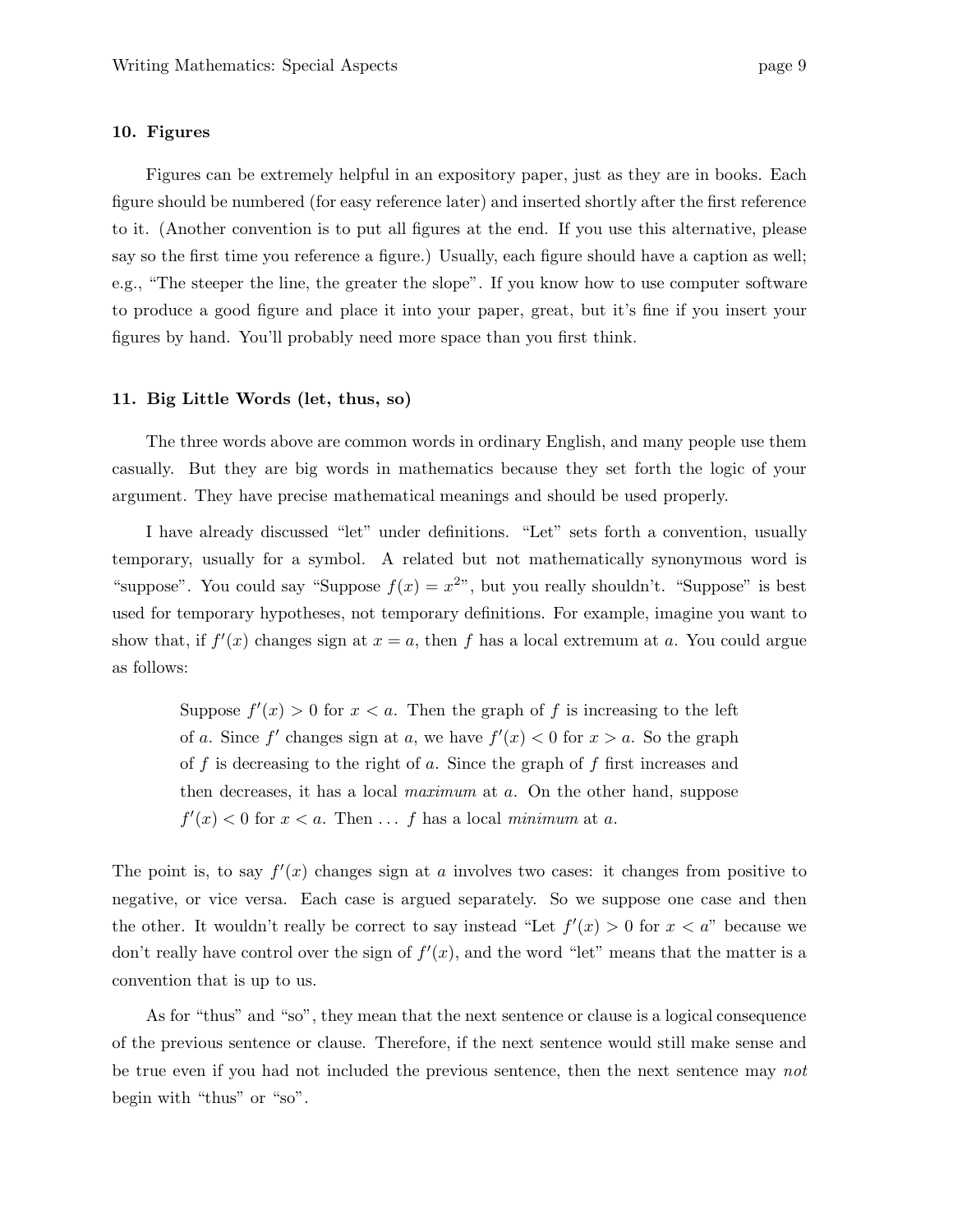For example, consider the sentence

Let 
$$
x = 1
$$
 and  $y = 2$ , so  $x + y = 3$ .

Here the use of "so" is correct. But now consider

Let  $f(t)$  be the temperature at time t. Thus  $f'(t) = \lim_{h \to 0} [f(t+h) - f(t)]/h$ .

Here the use of "thus" is incorrect, because the fact that  $f(t)$  represents temperature has nothing to do with why  $f'(t)$  is defined the way it is.

## 12. When to Give Credit

The conventions for giving credit to others are somewhat different in mathematics than in general academic writing. Briefly put, direct quotes and almost direct quotes must be credited, but paraphrase generally need not be. Furthermore, mathematics papers rarely include direct quotes. Thus, while a humanities paper is full of footnotes giving credit, in a mathematics paper the credits are less frequent (and they typically appear in text). This is all elaborated below. Pay close attention, since failure to give proper credit is plagiarism, a major academic sin.

Rightly or wrongly, mathematics is regarded as having an existence independent of the words used to describe it. Thus your text may describe the Chain Rule theorem in slightly different words than anyone else, but that doesn't give its authors any special credit. If you use the Chain Rule, and you learned about it from your text, you should not reference your text at the point where you introduce the Chain Rule — the authors would never claim credit for the Chain Rule themselves. This same principle applies to definitions; don't reference your text for the definition of derivative.

Note. Theorems have two sorts of names: descriptive names, such as "Chain Rule"; and sequential names, such as "Theorem 6" and "Limit Rule II". A text gives a descriptive name only if it is widely used by others, so you can use the name "Chain Rule" too. But sequential names are specific to an individual text. Thus, if you must talk about Limit Rule II in your text, you have to reference your text and give a page number — otherwise readers won't have a clue what rule you are referring to. But why make your readers look this up when you could simply state the rule in your paper?

The "independent existence" perspective also explains why mathematicians rarely quote each other directly — your original words are generally not perceived to have an advantage over my paraphrase. This attitude is quite different from that in humanities, where the nuances in somebody's verbalization of an idea may make all the difference.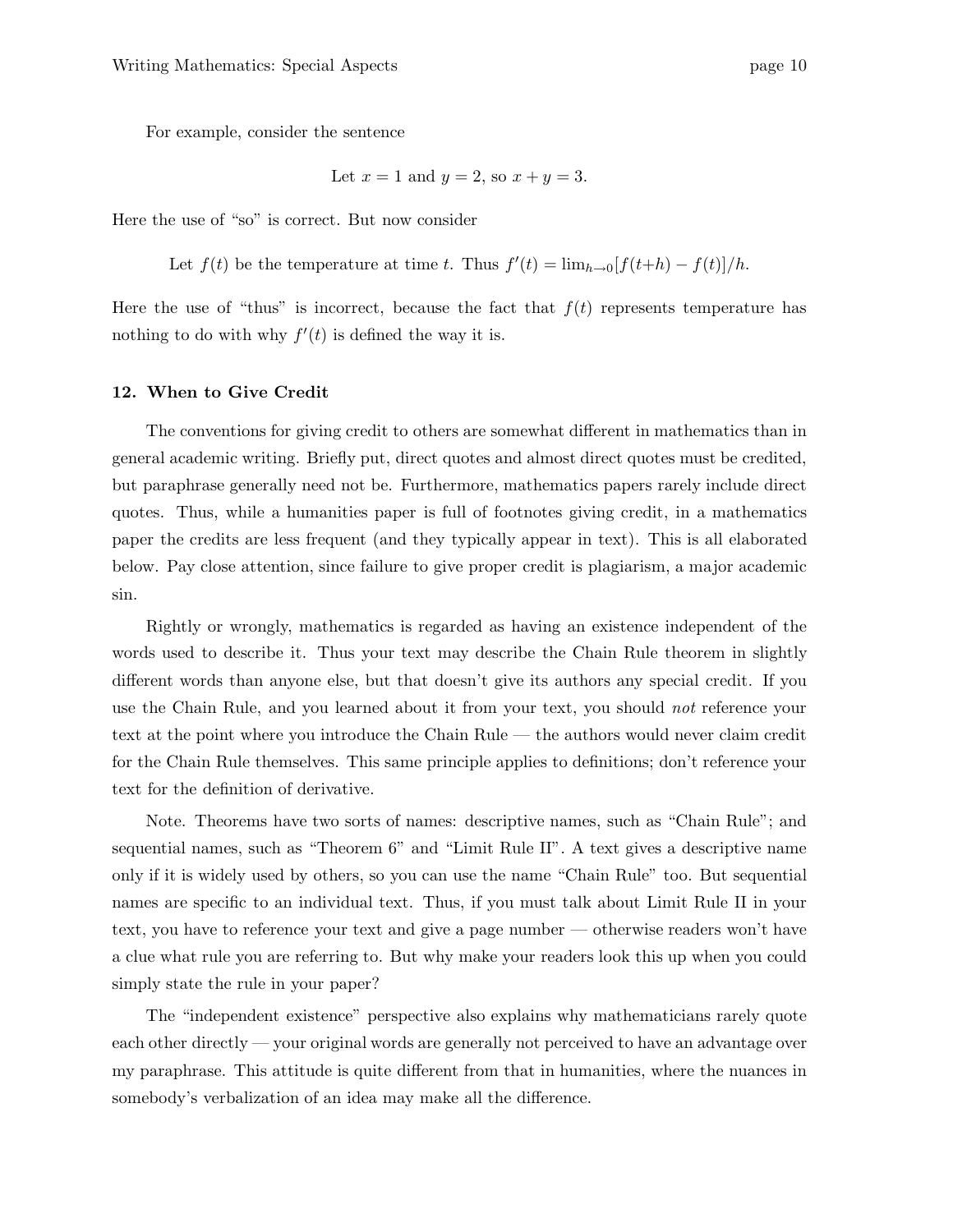The original *discoverers* of mathematical results *are* given credit, and if a result is fairly recent, the paper in which it is first published must be referenced. But all the theorems in your calculus course are classical (some of them over 300 years old). They are so much considered a common heritage that people's names are only occasionally associated with individual results, and references to original publications are never made (except in a history of mathematics paper).

I've discussed giving credit for definitions and theorems. In your papers you are more likely to use examples (for instance, a max-min problem) taken from or based on your text. Should these be credited? Again, the answer is "usually no". If you use the exact words or even just the exact numbers of an example from some book, then (and only then) give credit; but in general you shouldn't be using problems verbatim anyway. Why? Because in order to write about an example with understanding you should internalize it and make it your own before using it. And if you have internalized it, you can recreate it, no doubt with different numbers.

Finally, if your whole line of thinking comes from one source, it is appropriate to give one reference to it. Somewhere near the beginning of your paper, say something like "In writing this paper, I have drawn heavily on Goldstein et al. [1]" (where Goldstein is reference 1 in your bibliography) or "Much of my material is adapted from lectures by Smith [2]".

#### 13. Complicated Mathematical Expressions

Publishers call mathematics penalty copy because it is so hard to set on the page. Mathematics involves (among other things) subscripts and superscripts, numerous styles of type, special and/or large symbols (the integral sign), and expressions that must be stacked vertically (fractions). Traditional publishing involves setting type across simple lines, and many mathematical features interrupt that flow.

Typewriters and most computer word processing systems also are set up to go across lines, so you will have the same problem publishers do. Even if you have special mathematics publishing software (e.g., the T<sub>EX</sub> program I use and this journal uses), such software takes a long time to learn. And you're not trying to get a job as a mathematics typesetter; you're just trying to learn how to write. So what should you do about complicated math? Answer: Write in by hand any (parts of a) mathematical expression that would take too long to do well using the typewriter or computer programs you know.

On the other hand, some aspects of setting mathematics are easy to master, and others can be avoided. Almost every word processing system allows easy access to subscripts and superscripts, and you should use them. The next two subsections tell you how to deal with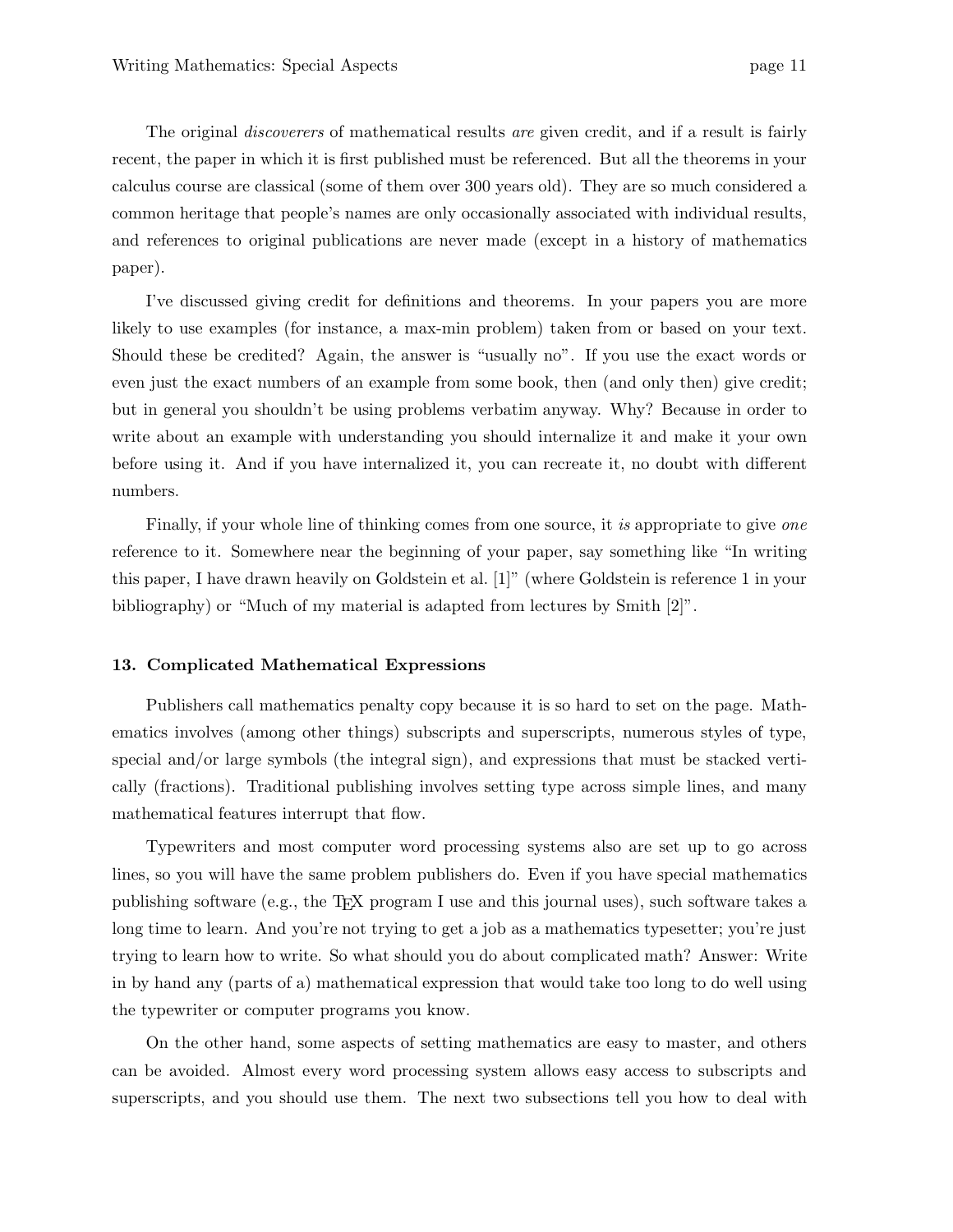two major "problems" in setting mathematics: styles of type and fractions.

Fonts for Math. A **font** is a style of type, e.g., roman or italic. In books and journals, letters representing mathematical quantities, such as  $a, y$  and  $f(x)$ , are set in italic, as just done, to distinguish them from ordinary roman text. (Some mathematics is set in other fonts, e.g., Greek letters for angles in trigonometry and boldface for vectors in linear algebra.) The reason for special fonts is that, without them, sometimes it would not be clear what is intended, a mathematical expression or an ordinary word. For instance, consider the sentence "So the answer is  $4pm$ ." Only the italics makes it certain that we mean 4 times p times m instead of 4 o'clock. Similarly, without italics "a" could be confused with the English word "a".

Unfortunately, math italic is different from ordinary italic, because only the letters are slanted, not the punctuation (parentheses, brackets, exclamation points). So, unless you have math italic fonts (most word processors don't), you have to go back and forth from roman to italic even to write simple expressions. So, the best thing to do is avoid italics entirely, and use an alternative convention usually reserved for typewritten documents: put extra blank space around mathematical letters and expressions. For instance,

Consider the variables x and y in the equation  $y = 2x+3$  for a line.

Whether you use italic or not, you have to think about spacing *within* mathematics expressions too. "Tight spacing" like  $\Delta y = f(x+h) - f(x)$  makes already complicated expressions even harder to grasp. "Wide spacing" like  $\Delta y = f(x+h) - f(x)$  is much preferred see the difference? My personal preference is for tight spacing within inner groups (e.g., expressions within parentheses) and wide spacing otherwise:  $\Delta y = f(x+h) - f(x)$ . The point is, mathematical expressions often have several layers; you can always use parentheses and brackets alone to indicate the layers, but sometimes the use of spacing as well makes reader comprehension easier.

Whatever font you use for a mathematical symbol, make sure you use that font all the time. For instance, if you are talking about velocity, do not use  $v$  sometimes and v other times. Why? Mathematics is font-sensitive. Trained readers expect the same letter in different fonts (or with different accent symbols) to mean different things. Examples of the same letter appearing in different fonts are not common in calculus papers, but they occurs frequently in other fields of mathematics. For instance, a statistics paper might well use  $x$  for a data value, x for a sequence of data values, and  $\bar{x}$  for the average value of the data.

Mathematics is case-sensitive too, that is, upper and lower case mean different things. For instance, that statistics paper probably uses  $X$  for the "random variable" of which  $x$  is a value. So, what do you do if you want to start a sentence with a variable you have named a?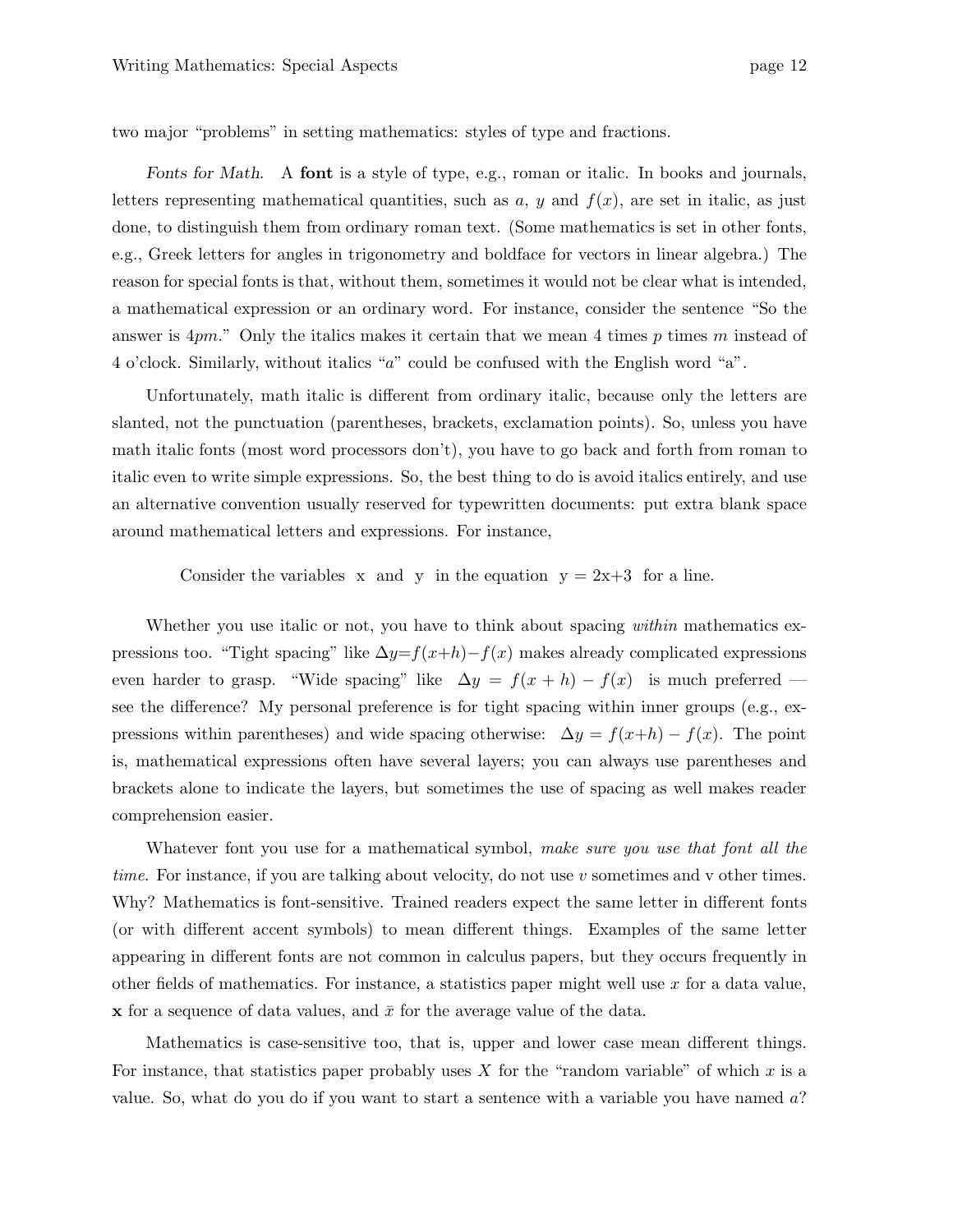Answer: Don't write A. Start with lower case, or (better) rewrite the sentence. For instance, instead of starting " $a > 0$  because", start "Quantity a is positive because".

Caution: Some computer software for mathematics is not case-sensitive. For instance, most versions of BASIC will treat the variables B and b as the same.

Fractions. Fractions in "built-up" form like

$$
\frac{y_2 - y_1}{x_2 - x_1} \tag{1}
$$

are especially hard to produce without special software. About the best you can do is use three separate lines, for numerator, fraction bar, and denominator. Even then it will be hard to center the parts properly. (You might think that underlining when you type the numerator will take care of the bar, but try it for display  $(1)$  and see what happens.)

So what should you do? Within a paragraph, for simple fractions you can avoid the problem by using "shilling" style, that is,  $a/b$  instead of  $\frac{a}{b}$ . But as soon as the numerator or denominator involves sums and differences, the shilling approach requires parentheses. For instance, in shilling form display (1) must be written as  $(y_2-y_1) / (x_2-x_1)$ ; why? If a fraction already involves parentheses in built-up form, it helps the reader if you use brackets on the outside in shilling form:  $[f(x+h) - f(x)]/h$ . Alas, if a fraction is sufficiently complicated, people find it almost impossible to make sense of shilling form, no matter what; consider

$$
[f(x+h)(g(x+h) - g(x)) + g(x)(f(x+h) - f(x))]/[(x+h) - h].
$$

Don't write such an expression in a paper, even though it is correct. In such cases you must use built-up form. Suggestion: draw in at least the fraction bar by hand.

Handwriting Mathematics. If an expression is going to take a lot of time to set (even with the advice above), then leave a blank space in your paper and write the whole thing in by hand. At first, you will probably grossly underestimate the amount of space you need for hand insertion. But if the rest of your paper is written on a computer, it will be easy to output another copy with more space.

## 14. Displays

Any long expression with mathematical symbols is **displayed** — centered on a line by itself, with extra vertical space around it. There are three reasons for displays. First, if an expression is particularly important, you draw attention to it by displaying it. Second, longer mathematical expressions tend to be tall. To fit something like  $\int_0^5$ 2  $dx$  $\frac{ax}{x^2+1}$  in-line requires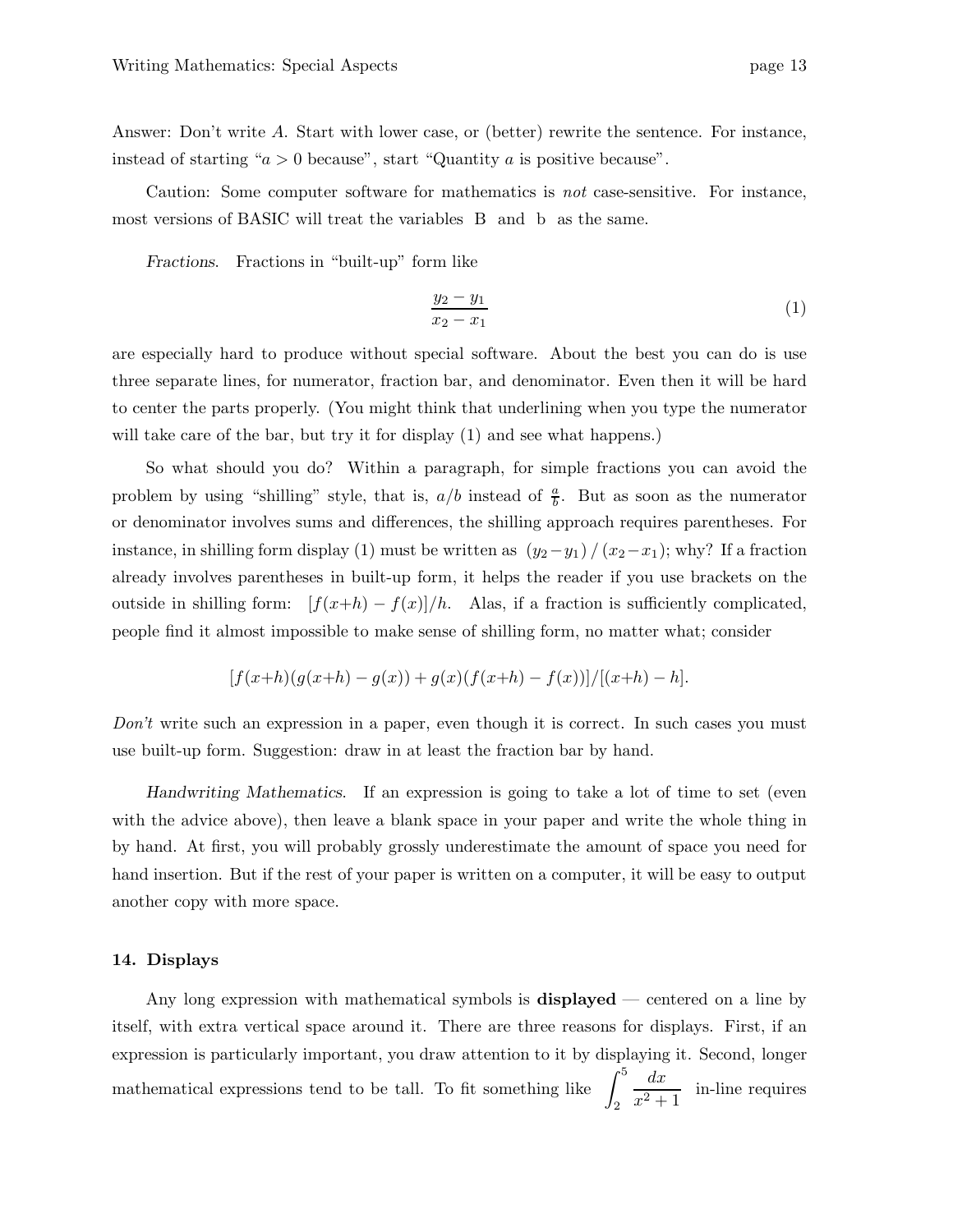adding disconcerting interline space (see it?), or else making the symbols disconcertingly small, like this:  $\int_2^5$  $\frac{dx}{x^2+1}$ . Third, if you put the expression inside a paragraph, it might come at the end of a line and have to be broken across two lines. You can hyphenate words, but mathematical expressions are usually longer than words and don't bear line breaks well. So if an expression would have to be broken if it appeared in the middle of a paragraph, it should instead be put in a display. For instance, if you wish to say

$$
y' = \frac{d}{dx}\left(x^2 + 3x\right)
$$

within a line, it would be bad form to break this after the  $+$  and *terrible* form to break it after  $\frac{d}{dx}$ . According to some writers, it is even bad form to break it after "=".

A display should be numbered if you find that you refer to it anywhere other than within a few lines of it. The numbering can appear either on the left, as in

$$
(2) \t\t y' = \frac{d}{dx}(x^2 + 3x),
$$

or on the right, as in

$$
y' = \frac{d}{dx}\left(x^2 + 3x\right),\tag{3}
$$

but be consistent. Just below a display you can refer to it as the "previous display", but two pages later it's too long-winded to refer to "the third display on page 7". Besides, if you modify your paper, changing the page breaks, you will have to rewrite such a reference completely. That's why we use numbering.

Multiline Displays. In most cases, these should be lined up so that the main connectives (usually an =, but maybe  $\leq$  or  $\implies$ ) line up vertically:

$$
2x + 1 = 2 + 3,\n2x = 4,\nx = 2.
$$
\n(4)

Here, lining up the equal signs emphasizes that the same thing has been done to both sides in getting from one line to the next.

Similarly, one writes

$$
x^{2} + 2x < x^{2} + 2x + 1
$$
  
=  $(x+1)^{2}$ . (5)

Notice that display (4) has expressions on both sides of the equal sign on each line, but display (5) has only a right-hand side after the first line. When a display could have been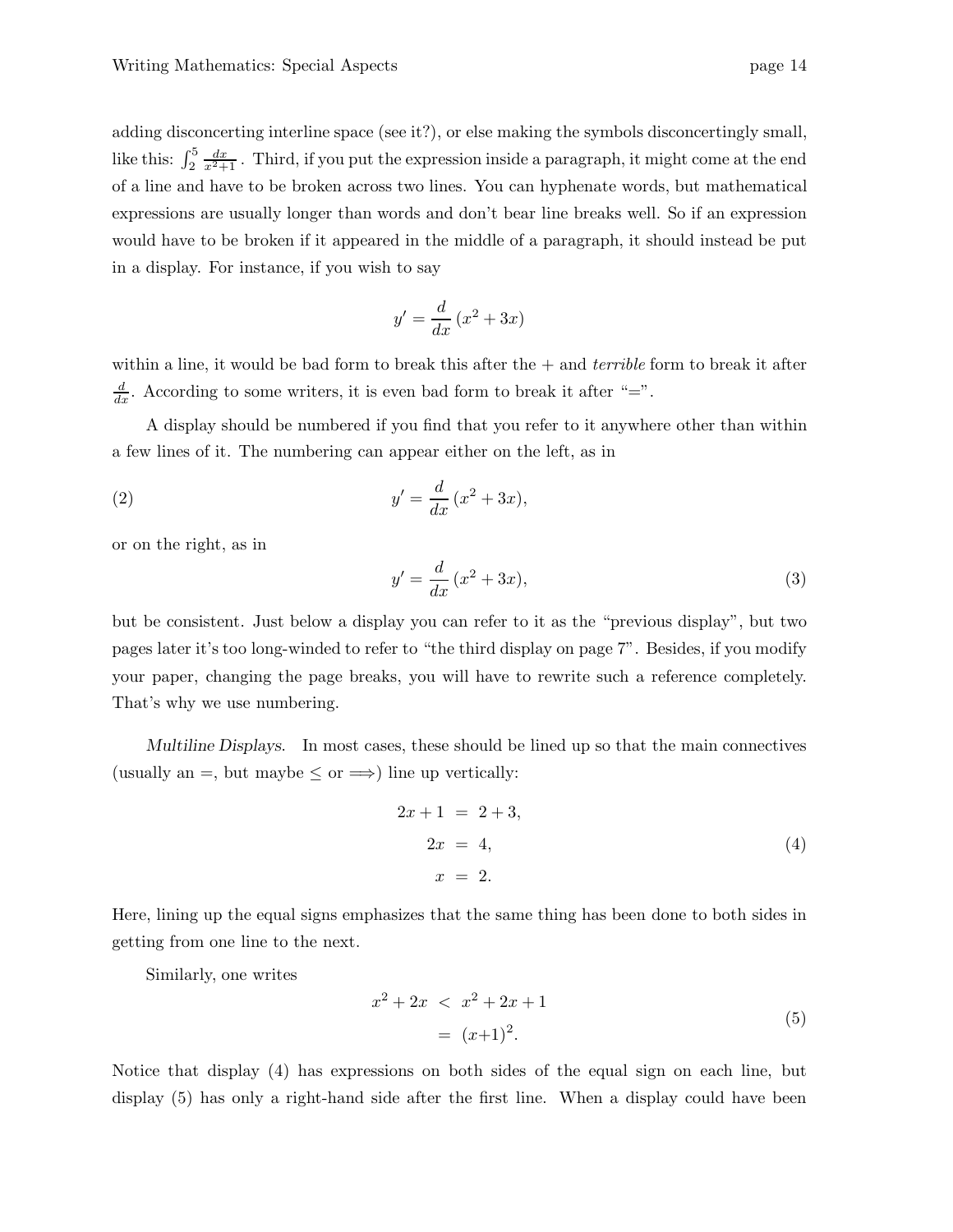written as one long line, e.g.,  $x^2+2x < x^2+2x+1 = (x+1)^2$ , but is written in several lines for emphasis or because it won't all fit on one line, then this "right side only" format is appropriate. This format emphasizes that each expression (not each line) is obtained by doing something to the previous expression.

Notice the commas and the period in display (4). Mathematics is written in sentences, and this display is a sentence consisting of a sequence of clauses, the equations. Thus the clauses are separated by commas (some writers would use semicolons) until the sentence ends with a period. However, there is an alternative convention (followed by about half the publishers in the US) which leaves off punctuation at the end of displays. Personally, I'm not so concerned about the commas (the separation into different lines tells me to pause) but I do feel strongly about the period. Sometimes a sentence does not end at the end of the display; that is, I am supposed to keep reading in order to understand why the display makes sense. On the other hand, if the display ends in a period, that is a signal that I am supposed to figure out for myself why the display is legitimate. In other words, the presence or lack of a period at the end of a display tells me whether this is a point at which I need to stop and digest what has just been said. Since it is very important for the author to give the reader cues like that, the punctuation at the end of a display is crucial.

In display (5) there is no comma after the first line and there never should be. Why?

Explaining your displays. The fact that calculations can be written as one long display without words doesn't mean that they *should* be written this way. Mathematics does not consist of calculations alone! Very elementary algebra, as in (4), need not be explained, but more complicated calculations should be, especially if the calculations are justified by mathematics that the reader is just learning. There are two ways to provide the explanation. One way is to put it before, between and after the lines of calculation. For instance, suppose you have defined  $f(x) = x^2$ , and want to show that  $[f(x+h)-f(x)]/h = 2x+h$ . You could write:

Substituting the definition  $f(x) = x^2$ ,

$$
\frac{f(x+h) - f(x)}{h} = \frac{(x+h)^2 - x^2}{h}.
$$

Then expanding the first square, combining like terms, and finally canceling the common factor  $h$ , we obtain

$$
\frac{f(x+h) - f(x)}{h} = \frac{(x^2 + 2xh + h^2) - x^2}{h}
$$

$$
= \frac{2xh + h^2}{h}
$$

$$
= 2x + h.
$$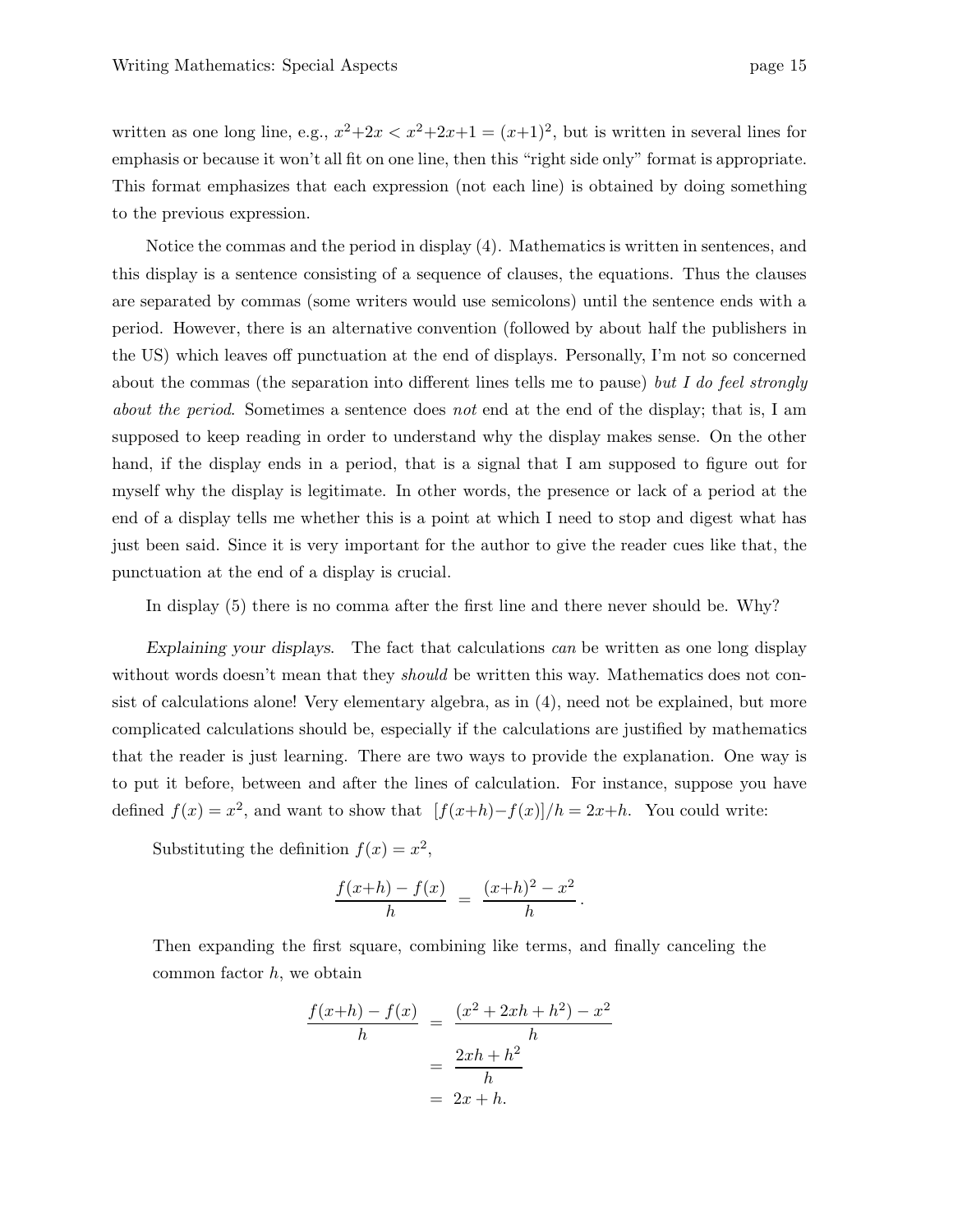An alternative approach is to put all the reasons in comments on the right:

$$
\frac{f(x+h) - f(x)}{h} = \frac{(x+h)^2 - x^2}{h}
$$
 [def. of  $f(x)$ ]  

$$
= \frac{(x^2 + 2xh + h^2) - x^2}{h}
$$
 [expand]  

$$
= \frac{2xh + h^2}{h}
$$
 [combine terms]  

$$
= 2x + h.
$$
 [divide]

Actually, most of these steps are simple enough that you could skip the last two side comments. But to display the four lines of algebra just above without any explanation is unacceptable to me.

If a line in a commented display it quite long, put the comment one line below it:

$$
\lim_{h \to 0} \left[ \frac{f(x+h) - f(x)}{h} + \frac{g(x+h) - g(x)}{h} \right] = \lim_{h \to 0} \left[ \frac{f(x+h) - f(x)}{h} \right] + \lim_{h \to 0} \left[ \frac{g(x+h) - g(x)}{h} \right]
$$
\n[Theorem on limit of a sum]

It is best if your displays themselves have verbs, like "=". Compare the following. Version 1:

And so we conclude that the derivative  $f'(x)$  should be defined as

$$
\lim_{h \to 0} \frac{f(x+h) - f(x)}{h} \,. \tag{6}
$$

Version 2:

And so we conclude that the derivative should be defined by

$$
f'(x) = \lim_{h \to 0} \frac{f(x+h) - f(x)}{h}.
$$
 (7)

Version 3:

And so we arrive at

**Definition 1.** The derivative of  $f(x)$ , denoted  $f'(x)$ , is

$$
f'(x) = \lim_{h \to 0} \frac{f(x+h) - f(x)}{h}.
$$
 (8)

Version 1 is poor, 2 is pretty good and 3 is best. Why? Because at a later point you may well want to remind readers of the definition. If you refer them back to display  $(6)$ , they have got to go back into the text above the display to find out what the display is defining. If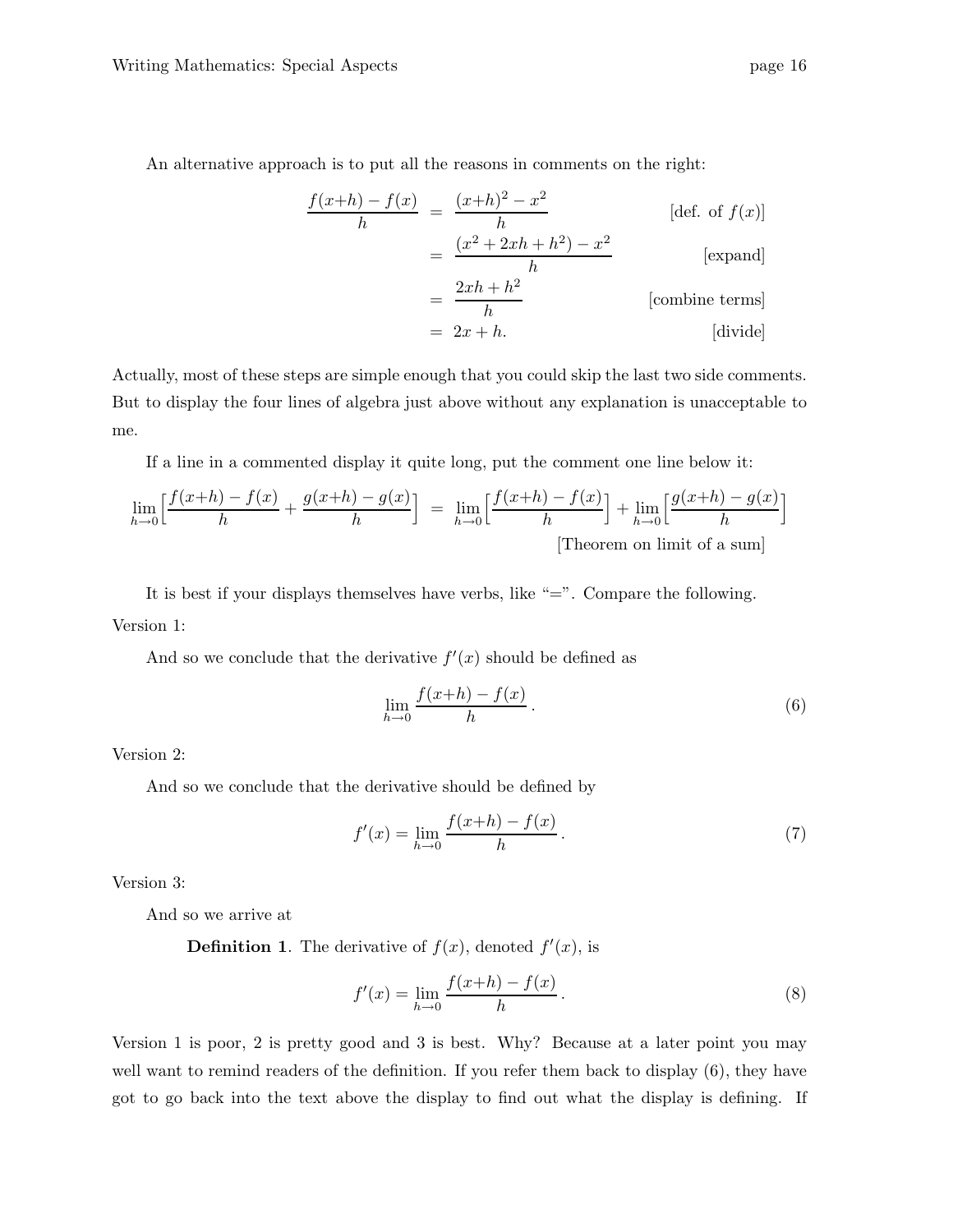you refer them back to Eq. (7), the display itself is enough, unless they have forgotten what the symbolism  $f'(x)$  means. If you refer them back to Eq. (8), they can't help but catch the boldface word "Definition" just above, and so they can't help but see that Eq. (8) is not just an equation but actually the definition.

#### 15. Two Common Mistakes

The first mistake is not to rely on mathematical symbols enough. If, for instance, you refer to the same function more than once, give it a name (let  $f(x) = x^2$ ). Even if you are just discussing functions in general, you need to give the generic function a name if you are going to say anything about it. (e.g., for any function  $f(t)$ ,  $f'(t)$  measures the rate at which...). More generally, if you are working towards the precise formula in some definition or theorem, it may be wise to state the formula early on, before you have even explained all the symbols that occur in it. This way at least you have something concrete to refer to as you work through your explanation. Otherwise you bog down in vague verbiage.

The second mistake is to rely on mathematical symbols too much. This happens when you present several lines of computation without any commentary.

#### 16. Miscellaneous

Please number all your pages. This is especially helpful if you should staple them out of order (which happens) or if I get them out of order while reading (this also happens).

If you have any questions or comments on the above, don't hesitate to check with me. If your question/comment is a good one (and most of them are), I will send it and my reply to all your classmates via computer (unless you ask me to keep your inquiry and my response private).

Finally, my writing isn't perfect either. If you find fault with the writing above, please point this out to me. We can all benefit from each other's criticism.

#### References

- 1. American Mathematical Society, A Manual for Authors of Mathematical Papers, 8th ed., pamphlet, Providence, R.I., 1984.
- 2. P. Connolly and T. Vilardi, eds., Writing to Learn Mathematics & Science Teachers College Press, New York, 1989.